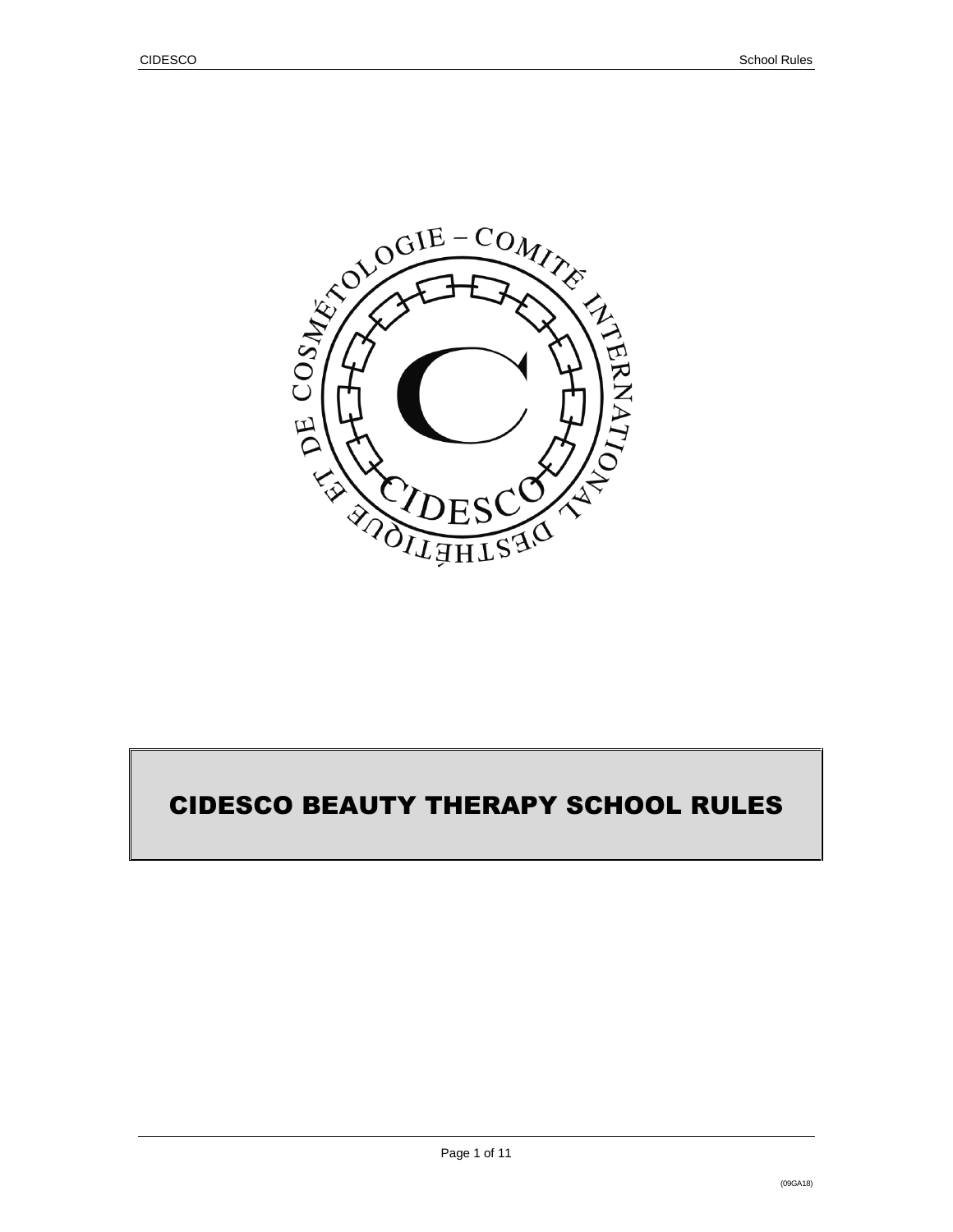## SECTION 1 STANDARDS FOR CIDESCO SCHOOLS

#### **1.1 General Rules**

- 1.1.1 A school may apply for and benefit from the official accreditation by CIDESCO, Comité International d'Esthétique et de Cosmétologie, having its registered domicile in Zurich, Switzerland (hereinafter called **CIDESCO**), if, and for as long as, it fulfils all the standards mentioned in the present School Rules (such accreditation is hereinafter called **CIDESCO School Accreditation**). The school which has gained the CIDESCO School Accreditation is hereinafter called a **CIDESCO accredited School.**
- 1.1.2 A school applying for CIDESCO School Accreditation must be established as an independent legal entity and have been actively teaching in the field of Beauty therapy
- 1.1.3 The present School Rules are not intended to interfere with any restriction imposed on the CIDESCO School by any other authority e.g. the CIDESCO Section of the country where the CIDESCO School is registered (hereinafter called **CIDESCO SECTION**) or a competent Government Body within its country. Should the CIDESCO School be confronted with any restriction not fully compatible with the present School Rules, the Board of CIDESCO may take the appropriate decision after receiving duly specified documentation of such restrictions.
- 1.1.4 CIDESCO School Accreditation cannot be sold or transferred.
- 1.1.5 Upon change of ownership or premises of the CIDESCO School, section 4 applies.
- 1.1.6 The CIDESCO School must fully comply with the laws of its country and be duly registered / accredited if such a registration is required by such law.
- 1.1.7 Communication between the CIDESCO School and CIDESCO, shall be in English.
- 1.1.8 The Board of CIDESCO through its appointed representatives is entitled at any time - to carry out an unannounced inspection in a CIDESCO School to ensure that the CIDESCO standards are upheld at all times.
- 1.1.9 A CIDESCO School shall not accept a student who wishes to transfer from another CIDESCO School without written confirmation of her/his study and attendance records and without written consent of CIDESCO.
- 1.1.10 The CIDESCO School shall not enter into or maintain any contractual or other agreement through which it directly or indirectly in any way licenses out (e.g. in connection with a franchise or otherwise) its rights granted under its CIDESCO School Accreditation.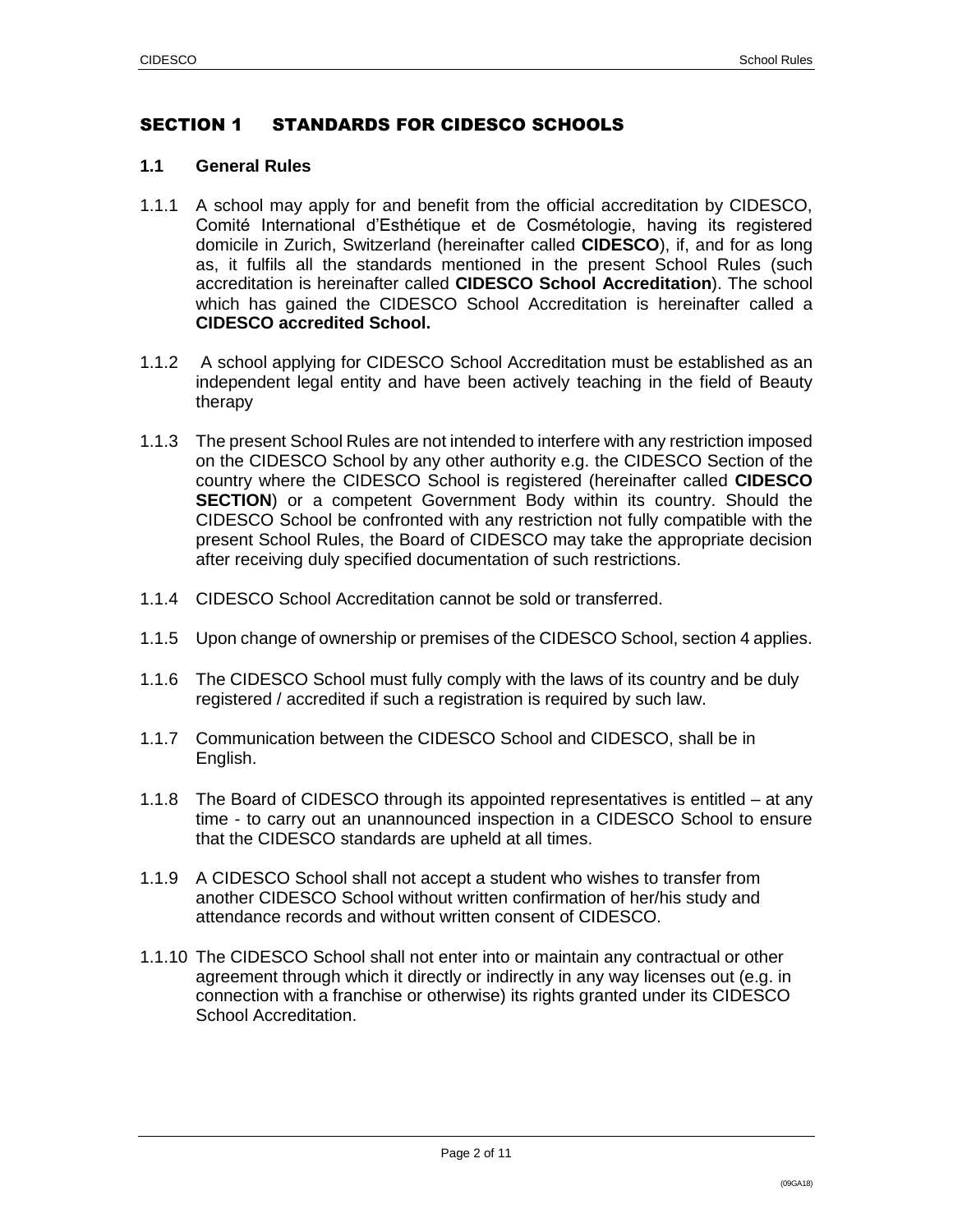1.1.11 The CIDESCO School shall not enter into or maintain any contractual or other agreement through which it directly or indirectly limits or hinders in any way the rights of another CIDESCO School granted under the CIDESCO School Accreditation of such other CIDESCO School.

#### **1.2 Exclusive Dedication to Education**

- 1.2.1 The CIDESCO School or the department applying for CIDESCO School Accreditation shall dedicate its activities exclusively to education.
- 1.2.2 The CIDESCO School shall not be or have close connection to a trading company or trade centre for commercial products or equipment or exercise any related commercial activity other than education, unless any such other activity is managed and realized under a legal entity and under a registration and in premises which are clearly separate from the entity, the registration and the premises under and in which the educational activity is managed and realized.
- 1.2.3 The CIDESCO School shall not endorse a particular brand of products or equipments.

#### **1.3 Pursuit of the Interests of CIDESCO and Participation in CIDESCO SECTIONS**

- 1.3.1 The CIDESCO School shall actively support and promote the interests of CIDESCO.
- 1.3.2 The CIDESCO School shall neither directly nor indirectly be involved in any activity which contravenes the interests of CIDESCO. In particular the CIDESCO School shall strictly follow the latest applicable version of the CIDESCO Code of Ethics.
- 1.3.3 The CIDESCO School shall be and remain a member of the CIDESCO SECTION, if such a Section exists. If such a CIDESCO SECTION is established at a later date, the CIDESCO School shall become a member within 6 months following the CIDESCO SECTION'S formation. CIDESCO Schools are obliged to abide by the Rules and Regulations of such CIDESCO SECTION. If the CIDESCO School is located in a country without a CIDESCO SECTION, it must become an Affiliate Member of CIDESCO as stipulated in the CIDESCO Statutes and pay Affiliate Membership fees.
- 1.3.4 The CIDESCO School shall continuously provide its students with information on CIDESCO, its history, goals, philosophy and ethics and explain to them the responsibilities of a CIDESCO Diploma / Certificate Holder towards the profession and also towards the CIDESCO SECTION of its country, if such a SECTION exists. The students should be encouraged to become a student member and after graduation become a professional member of such a CIDESCO SECTION.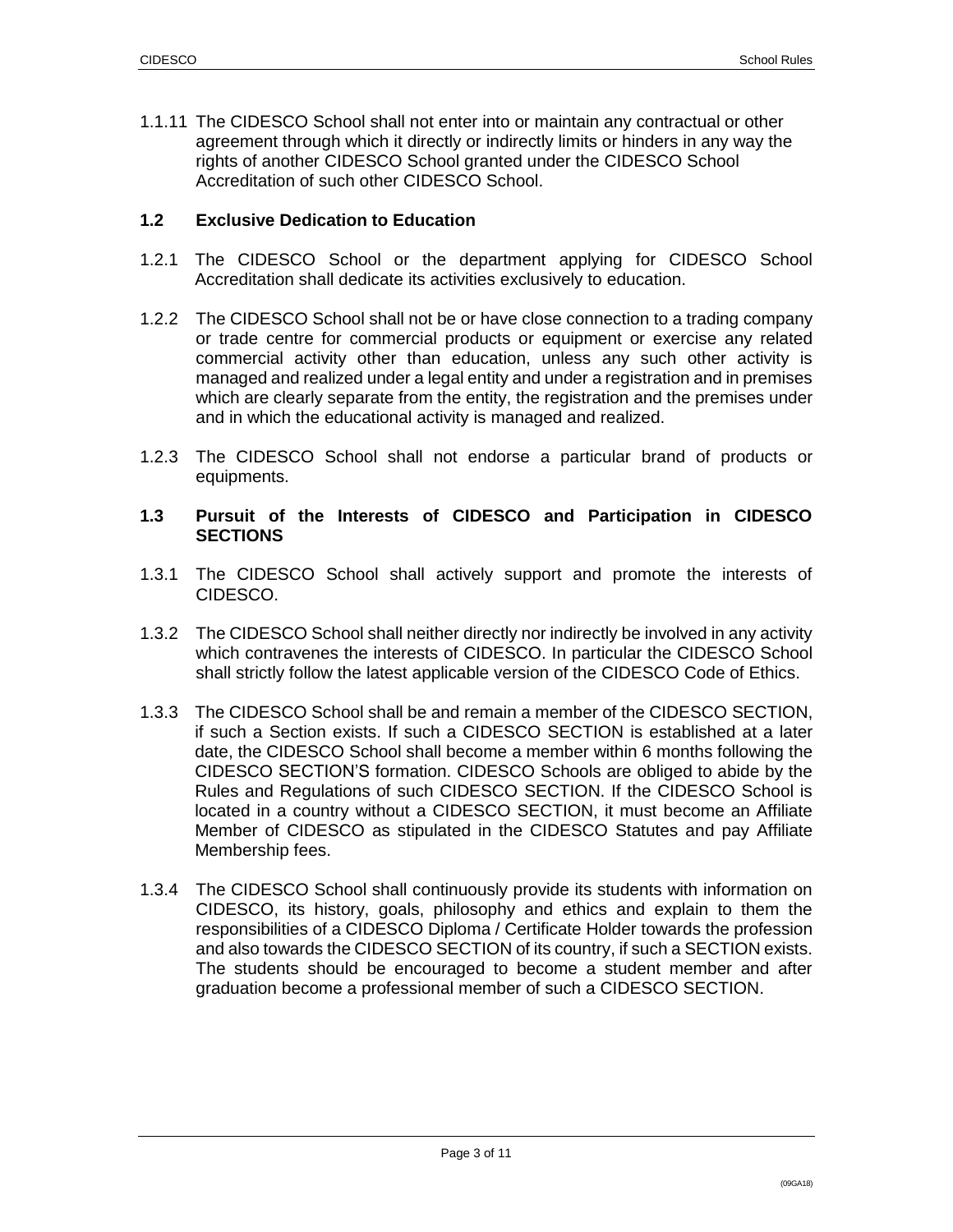- 1.3.5 The CIDESCO School must send to the CIDESCO SECTION of its country, if such section exists, a list of all its students and their contact details. This list shall only be used by such CIDESCO SECTION and CIDESCO International internally, and shall not be forwarded to a third party.
- 1.3.6 The CIDESCO School shall strictly abide by the applicable version of the CIDESCO Trademark Rules.

#### **1.4 Management of the CIDESCO School**

1.4.1 The persons responsible for the management of the CIDESCO School, actively supported also by their staff, shall ensure that the current CIDESCO School Rules are strictly followed.

#### **1.5 Teachers**

- 1.5.1 The teachers responsible for the CIDESCO Education (hereinafter referred to as **Teachers**) must be adequately trained and qualified in the subjects they teach.
- 1.5.2 The Teachers must have a minimum of 2 years' experience within the profession they teach after qualifying and preferably have teaching experience or working towards a teaching qualification.
- 1.5.3 The CIDESCO School must immediately inform CIDESCO if it no longer fulfils any of the requirements defined in sections  $1.6.1 - 1.6.3$  and immediately take appropriate measures to rectify this deficiency. The CIDESCO School shall keep CIDESCO informed about such measures and the consequences thereof on a continuous basis.
- 1.5.4 It is important that regular Teachers' meetings are held to discuss training, students' progress and examination procedures. Records of such meetings should be available to the CIDESCO Examiners nominated.
- 1.5.5 The Teachers must participate in continuous professional development.
- 1.5.6 The Teachers shall follow a dress code which is appropriate to the profession.

#### **1.6 Standards of the Facilities and the Equipment of a CIDESCO Schools**

- 1.6.1 The CIDESCO School shall always offer its Education courses in Facilities which comply with CIDESCO standards.
- 1.6.2 The CIDESCO School shall always offer and maintain equipment used in the teaching of it courses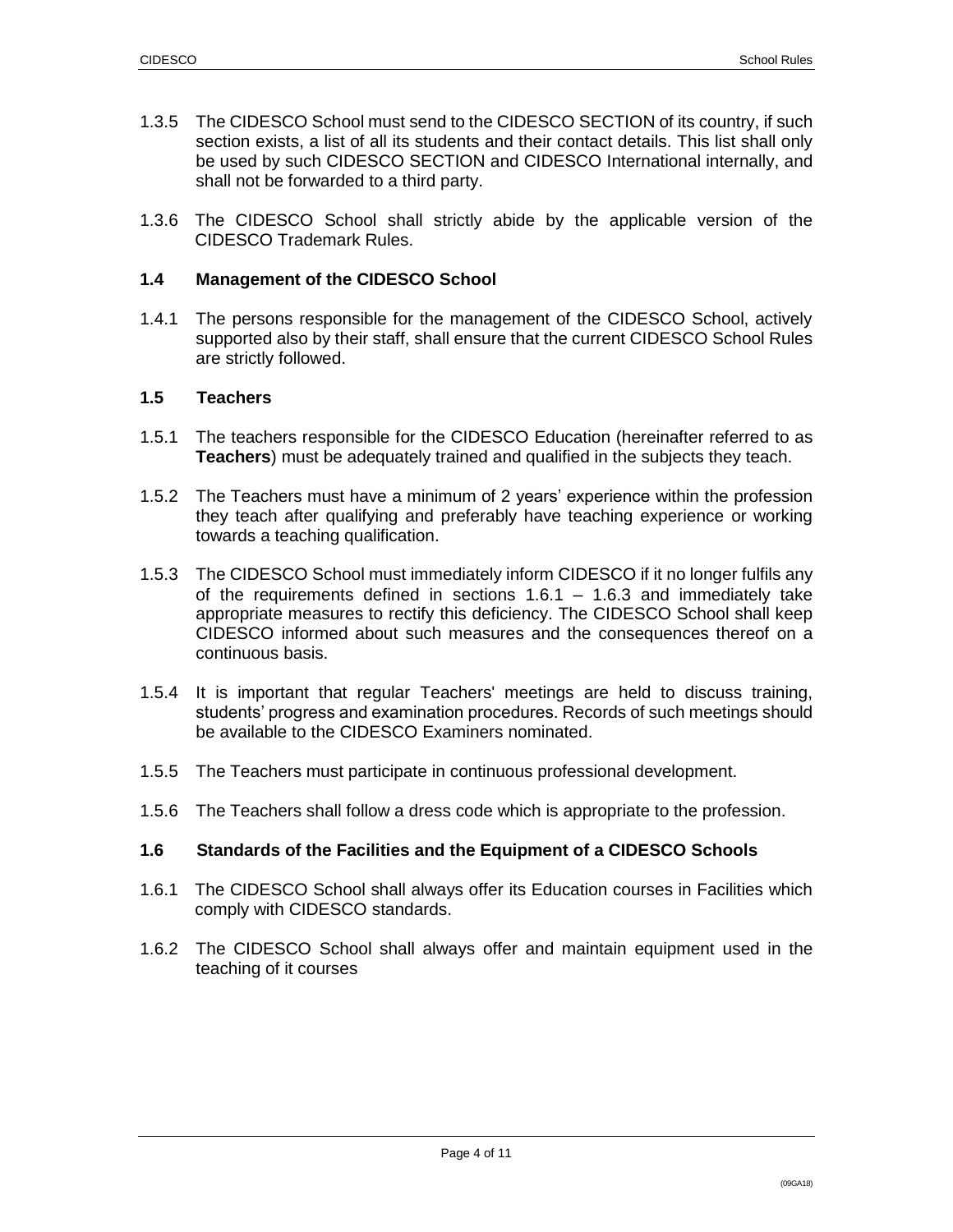1.6.3 The standards mentioned in sections 1.7.1 and 1.7.2 shall reasonably be defined by CIDESCO. They may be amended by CIDESCO in particular in order to adapt them in a flexible way to changed technical and economic circumstances. CIDESCO may thereby consult the education committee nominated by the Board of CIDESCO. CIDESCO shall also reasonably specify the terms and conditions as to how and until when the stated standards shall be applicable for already existing CIDESCO Schools.

#### **1.7 Diary**

1.7.1 The CIDESCO School shall keep attendance records of all students, records must include the dates and times of all practical and theoretical lessons, tests, and examinations and, subjects taught, whether practical work has been carried out on clients or on students. These records must indicate the length of each lesson, and the name of the tutor in charge as well as show the daily absenteeism of students.

## SECTION 2 RIGHTS AND OBLIGATIONS OF A CIDESCO SCHOOLS

#### **2.1 Use of CIDESCO Reputation**

- 2.1.1 The School has the right to refer to its CIDESCO School status in its communication with its students and with other third parties.
- 2.1.2 The CIDESCO School has the right to organise CIDESCO Examinations in accordance with the CIDESCO Examination procedures
- 2.1.3 The CIDESCO School may use the CIDESCO Trademarks, but only in strict compliance with the applicable version of the CIDESCO Trademark Rules
- 2.1.4 The CIDESCO School shall receive a CIDESCO Plaque certifying its CIDESCO School Accreditation. Such CIDESCO Plaque shall remain the property of CIDESCO (see sections 5 and 6).

#### **2.2 Observance of CIDESCO Standards and CIDESCO Rules and Regulations**

- 2.2.1 The CIDESCO School shall at all times strictly observe, maintain and support all the standards defined in section 1 of the present School Rules as well as any further applicable rules in the latest applicable version, in particular the CIDESCO Code of Ethics and CIDESCO Trademark Rules
- 2.2.2 The Accredited CIDESCO School shall strictly observe additional ethical rules which may be issued by the CIDESCO SECTION, if such a Section exists, in order to assist as CIDESCO representative and ensure that the CIDESCO reputation is protected and upheld.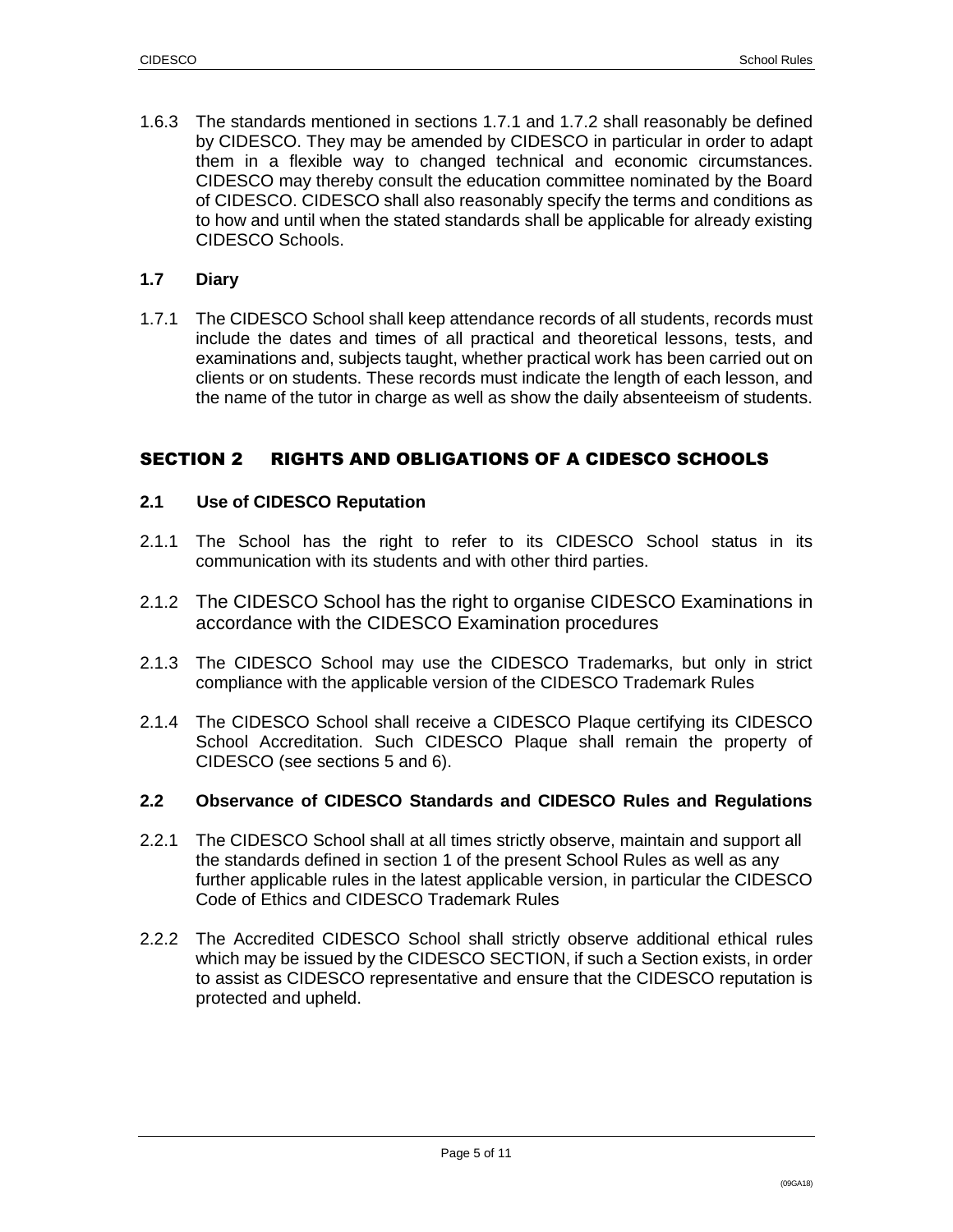#### **2.3 Financial Obligations**

- 2.3.1 The CIDESCO School shall pay to CIDESCO the **Annual Training / School Accreditation Fee** specified in **Annex 1**. Such fee shall be payable by the end of February of each calendar year at the latest to the account indicated by the CIDESCO Secretariat. If an applying school is accredited after the  $31<sup>st</sup>$  January the school shall pay their **Annual Training / School Accreditation Fee** pro rata according to the remaining months of the year.
- 2.3.2 The CIDESCO School shall also fully comply with the **further financial obligations** specified in **Annex 1** in connection with the organisation of CIDESCO Examinations. The CIDESCO School shall be responsible for:
	- Hotel accommodation including breakfast for the CIDESCO Examiners nominated by CIDESCO for the specific CIDESCO Examination from the night prior to the examination up to and including the last night after the examination – should the CIDESCO Examiner not be able to leave immediately after the examination.
	- Examiners' hotel accommodation must be of a very good standard and located in a safe and appropriate area and include dining facilities and private bathroom & internet service.
- 2.3.3 The CIDESCO School shall fully observe all **financial and other obligations towards the CIDESCO SECTION** of which the CIDESCO School shall be a member under section 1.3.3, above.
- 2.3.4 An **Application/Inspection Fee** defined in **Annex 1** to the present School Rules is payable by the applying school together with the application for School Accreditation. Should the application not be approved for fifty percent of this fee will be refunded.
- 2.3.5 If the owner of the CIDESCO School changes or if the CIDESCO School has moved to different premises, then section 3 applies. In the case of section 3.4 the school under probation will be invoiced with a **Re-Inspection Fee** defined in **Annex 1**, payable before the re-inspection. In addition the CIDESCO School / school under probation shall pay the reasonable costs mentioned in sections 3.2 and 3.4.
- 2.3.6 The **Fee** for the **Affiliate Membership of CIDESCO** School Fee (see section 1.3.3) is additional to the annual School Accreditation Fee.
- 2.3.7 All the above-mentioned Fees are subject to annual review. They are not refundable or transferable, except where stipulated.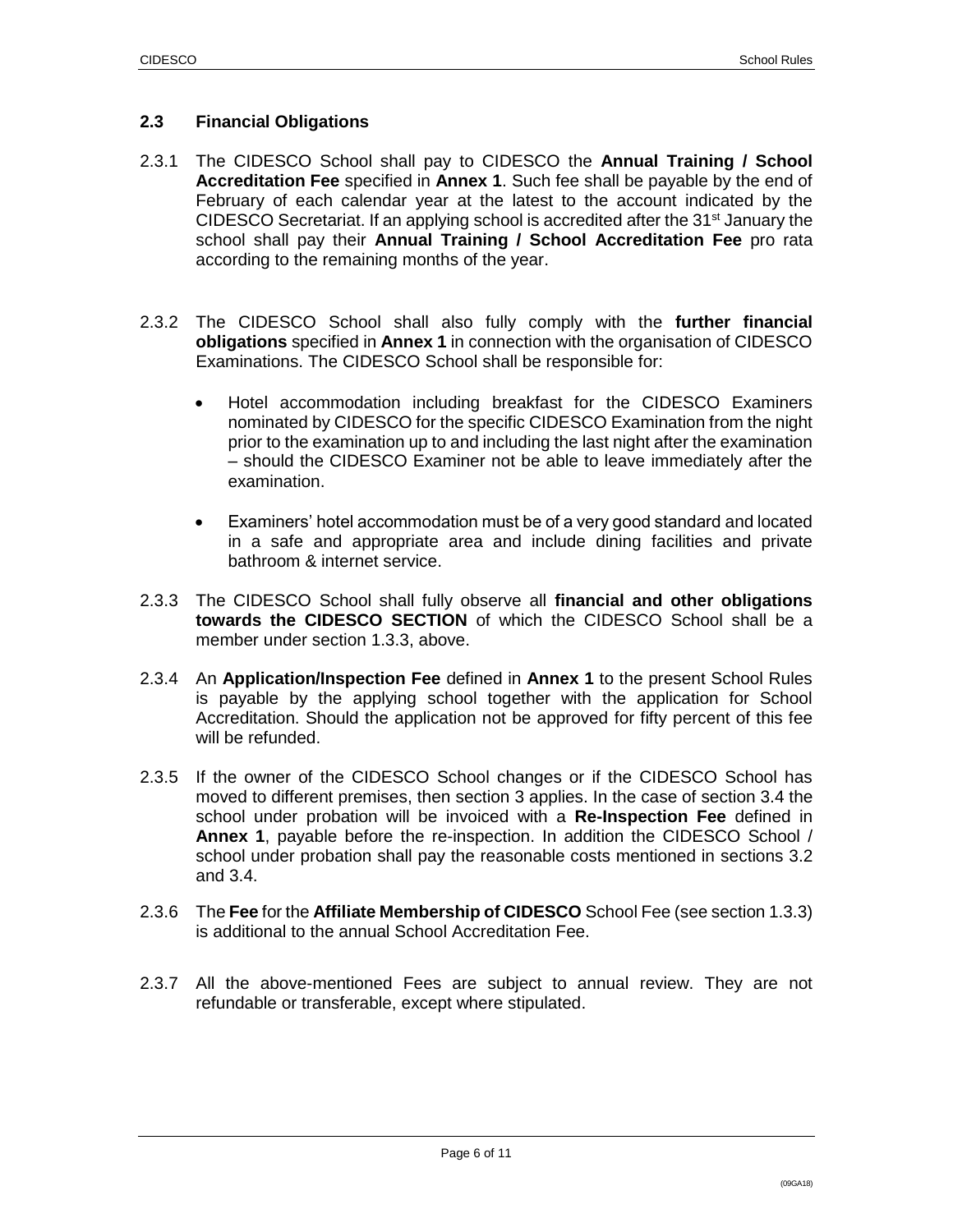## SECTION 3 CHANGE OF OWNERSHIP OR LOCATION OF PREMISES OF A CIDESCO SCHOOL

## **3.1 Notification to CIDESCO**

If the ownership or the operator of the CIDESCO School change (e.g. as a consequence of the death of the owner or of the operator or because of a partial or full transfer of its ownership of the school) or if the CIDESCO School has moved to new premises, then the CIDESCO School Accreditation is not automatically transferred (see section 1.1.4). In such a case the school shall notify in writing the CIDESCO Secretariat, as well as the CIDESCO SECTION, if such a section exists, as soon as possible but in any case within one month of the occurrence of such change. The school shall add to such notification a duly documented explanation of the legal and practical consequences of the notified change.

## **3.2 Assessment**

Following the receipt of the notification defined in section 3.1 the school will be inspected by a CIDESCO Assessor nominated by CIDESCO who will send a written report to the Board of CIDESCO for consideration. The school shall pay the reasonable costs connected with such inspection. The Board of CIDESCO in its full discretion may decide to accept the notified changes without such inspection, if it is clear that the notified changes do not affect the fulfilments of CIDESCO'S standards and requirements as described in the present School Rules and that therefore the CIDESCO School Accreditation shall be confirmed. The Board of CIDESCO will inform the CIDESCO School and the CIDESCO SECTION, if such a Section exists, whether such inspection will take place.

#### **3.3 Possible new Probation Period**

If the Board of CIDESCO after careful consideration of the information submitted by such school and after consultation of the CIDESCO SECTION, if such a section exists, in its discretion comes to the conclusion that the notified change may question the fulfilment of any of the standards of the CIDESCO School Accreditation, it will place the CIDESCO School Accreditation of the school on a 1 years' probation.

#### **3.4 Re-Inspection**

At the end of the probationary period stated in section 3.3 a re-inspection by a CIDESCO Assessor nominated by CIDESCO will be arranged and the school will be invoiced a Re-Inspection Fee defined in **Annex 1**, payable before the reinspection. In addition the school under probation shall pay the reasonable costs connected with such re-inspection, such as travelling costs of the CIDESCO Assessor.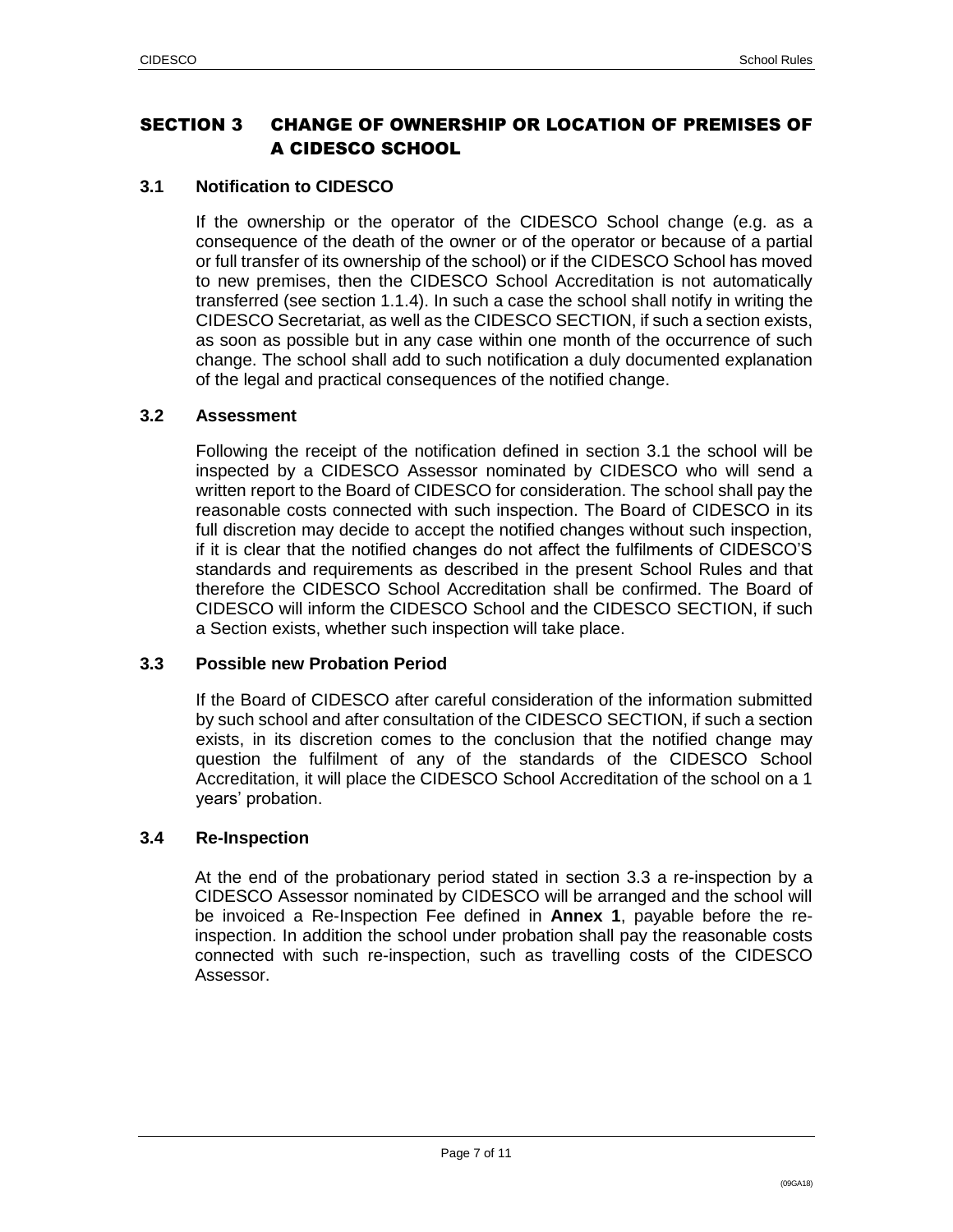#### **3.5 Definitive new Accreditation**

Considering the results of the re-inspection mentioned in section 3.4 as well as any other pertinent information received, the Board of CIDESCO will decide on the definitive new CIDESCO School Accreditation of the school.

#### **3.6 Existing Financial Obligations**

All financial obligations of the seller or of the former operator towards CIDESCO must be settled in full before any assessment under section 3.2 takes place or the transfer of the CIDESCO School Accreditation to a purchaser is granted. The purchaser or the new operator may, however, pay the open financial obligations of the seller in order to avoid such consequences which would force it to reapply for CIDESCO School Application. For this purpose CIDESCO shall be allowed to inform the purchaser or the new operator about such open financial obligations of the seller or the former operator.

#### SECTION 4 WITHDRAWAL OF CIDESCO SCHOOL ACCREDITATION

#### **4.1 Reasons for Withdrawal**

- 4.1.1 The Board of CIDESCO shall consider the withdrawal of the CIDESCO School Accreditation if it receives knowledge, through credible and verifiable sources with substantiated information in writing that a CIDESCO School has violated any of its obligations mentioned in section 2 or no longer fulfils all the standards mentioned in section 1 of the present School Rules and in particular if any of the following cases has occurred:
	- a) the CIDESCO Examinations organized by the CIDESCO School do not meet the CIDESCO requirements and standards referred to in the present School Rules or show repeatedly unsatisfactory results (i.e. in 3 consecutive CIDESCO examinations less than 60% of the students enrolled have participated or the students participating in such CIDESCO Examinations show less than 60% pass rate)
	- b) the teaching methods of the CIDESCO School have proven to be unsatisfactory
	- c) the CIDESCO School and/or its teachers and/or its staff are guilty of serious offences or unethical behaviour, in particular if any of the rules of the CIDESCO Code of Ethics is violated
	- d) the CIDESCO School has not organized any CIDESCO Examination for two consecutive years, unless prior written consent has been given by CIDESCO
	- e) the CIDESCO School has not fully observed the financial obligations specified in the present School Rules as well as in **Annex 1** to the present School Rules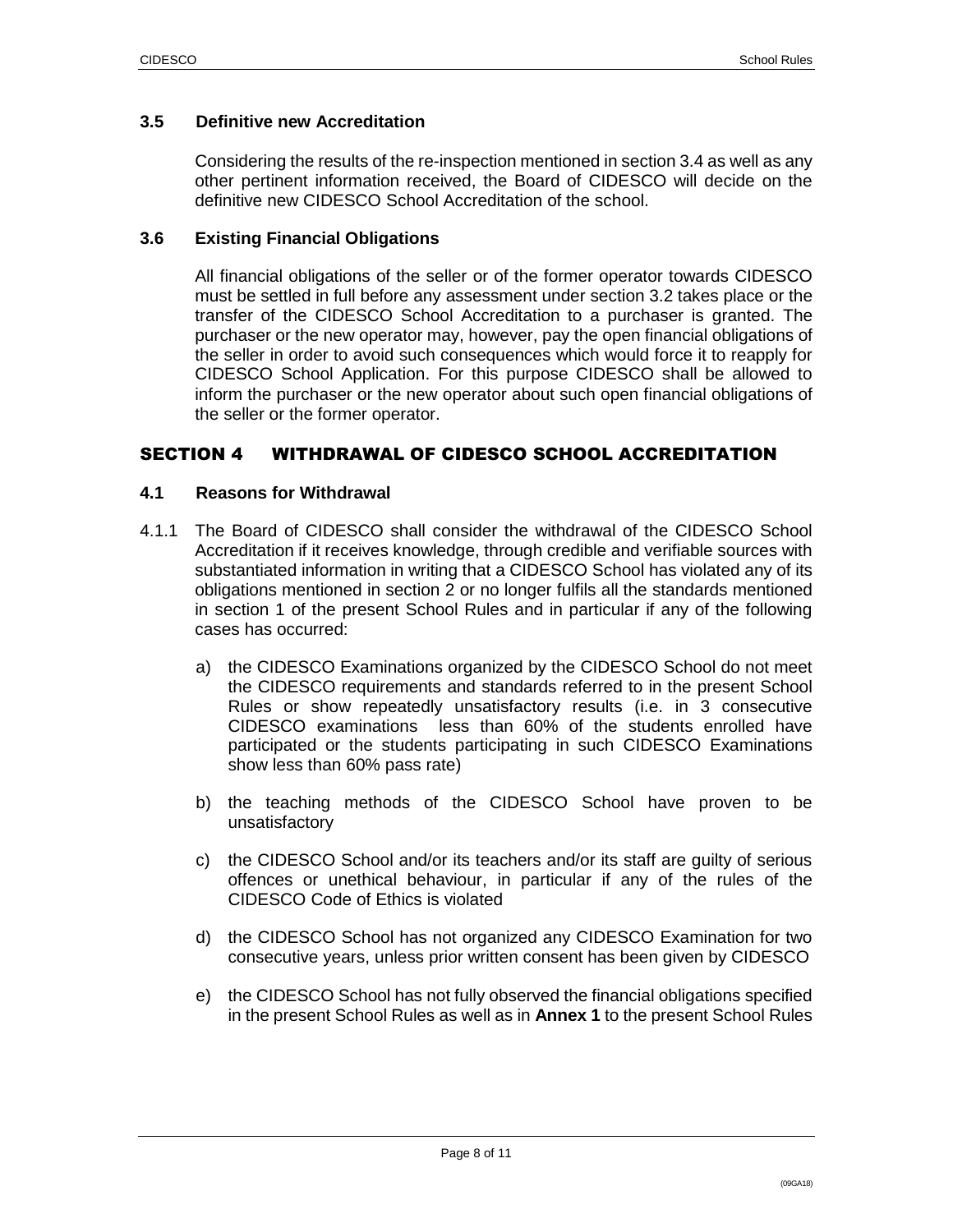- f) the CIDESCO School has accepted one or more student(s) for the CIDESCO Examination from another CIDESCO School or any other school without prior written consent of CIDESCO
- g) the CIDESCO School has cancelled a CIDESCO Examination repeatedly without justifiable reasons
- h) the CIDESCO School or an interpreter engaged by the CIDESCO School is guilty of deliberate incorrect translation, to the advantage of the candidates
- i) the CIDESCO School and/or its teachers and/or its staff have violated the present School Rules and/or the CIDESCO Trademark Rules, or are guilty of misleading or unfair advertising.

#### **4.2 Investigations**

- 4.1.1 The Board of CIDESCO may at any time, in particular if any of the specific cases mentioned in section 4 above has occurred, further investigate or arrange for further investigations by appropriate independent third persons.
- 4.1.2 The CIDESCO School has the obligation to fully cooperate in such investigations and to submit to the Board of CIDESCO any information or documentation it might reasonably request.
- 4.1.3 In such investigations the Board of CIDESCO will request the assistance of, and freely communicate with, the CIDESCO SECTION, if such a section exists.

## **4.3 Written warning**

- 4.3.1 If the Board of CIDESCO comes to the conclusion that one of the cases mentioned in section 4 applies, then it shall send the CIDESCO School a warning letter specifying the shortcomings as well as the expected rectifications of such shortcomings and the reasonable deadline for such rectifications.
- 4.3.2 The CIDESCO School shall submit to the Board of CIDESCO reasonable evidence of such rectifications. Within the deadline defined in section 4.3.1 such evidence must be sent to the CIDESCO Secretariat.

#### **4.4 Actual withdrawal of the CIDESCO School Accreditation**

- 4.4.1 If the CIDESCO school has not fully rectified the shortcomings identified in the warning letter mentioned in section 4.3.1 and submitted to the Board of CIDESCO via the CIDESCO Secretariat within the set deadline sufficient evidence of the rectification of the shortcomings identified, then the Board of CIDESCO shall decide on the withdrawal of the CIDESCO School Accreditation of the CIDESCO School concerned.
- 4.4.2 Alternatively, instead of a withdrawal, the Board of CIDESCO may decide to put the CIDESCO School back to the status of a school under probation.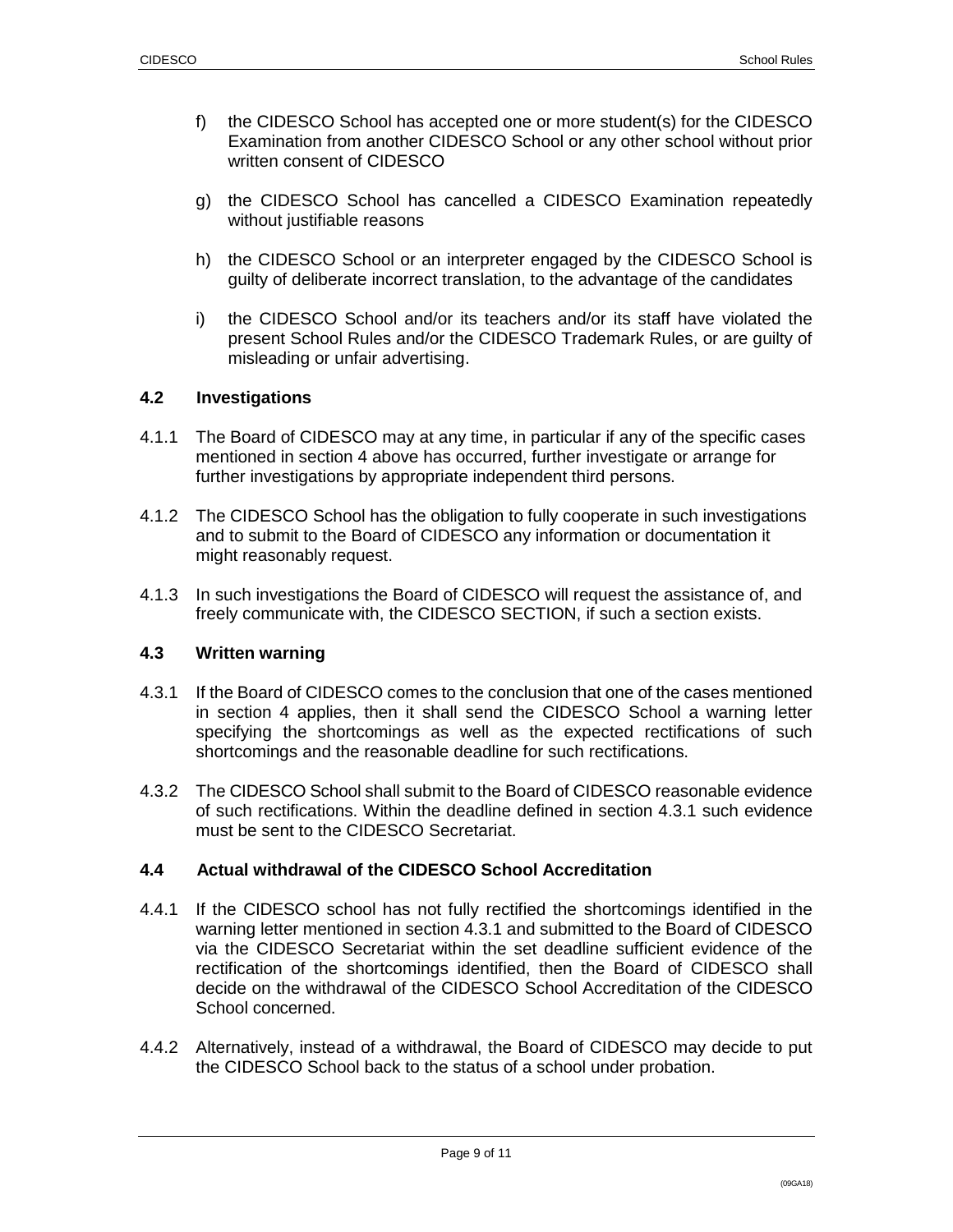- 4.4.3 CIDESCO shall inform the CIDESCO School in writing of such decision, with copy to the CIDESCO SECTION, if such a section exists. The CIDESCO School Accreditation of the CIDESCO School concerned is withdrawn (in the case of section 4.4.1) or put back on probation (in the case of section 4.4.2) as from the date of receipt of this information by the school concerned.
- 4.4.4 There shall not be any right to appeal against the decision of the Board of CIDESCO under section 4.4 and no further correspondence will be entered into.

#### **5.5 Consequences of Withdrawal**

- 5.5.1 Upon receipt of the decision of withdrawal, mentioned in section 4.4, the school concerned shall:
	- a) immediately notify its students participating in a course which is in progress and which was intended to lead to a CIDESCO Examination or which is due to commence in the future on the fact of the withdrawal, and submit to the Board of CIDESCO documented proof in writing that this obligation of notification has been fully complied with
	- b) immediately return to the CIDESCO Secretariat at its own cost the CIDESCO Plaque delivered to the school under section 2.1.4.
	- c) immediately withdraw and destroy any literature, advertisements, brochures, letterheads etc and delete any reference on the website of the school which contains the CIDESCO logo, the words "CIDESCO SCHOOL" or any other words or reference implying directly or indirectly its Accreditation.
- 5.5.2 In the case of a withdrawal the school is not entitled to any compensation or refund of any paid fees. All fees due and any other outstanding financial obligation of the school must be paid in full.
- 5.5.3 The Board of CIDESCO has the right to take any measures it deems appropriate if the school which has lost the CIDESCO School Accreditation does not fully comply with the obligations mentioned in section 4.5.1. In particular the Board of CIDESCO reserves the right to inform the public about the withdrawal of the CIDESCO School Accreditation. For such measures the Board of CIDESCO may also use the help of the CIDESCO SECTION, if such a section exists.

## **5.6 Re-Application**

5.6.1 After withdrawal of the CIDESCO School Accreditation, a school must wait for at least two years before it can re-apply.